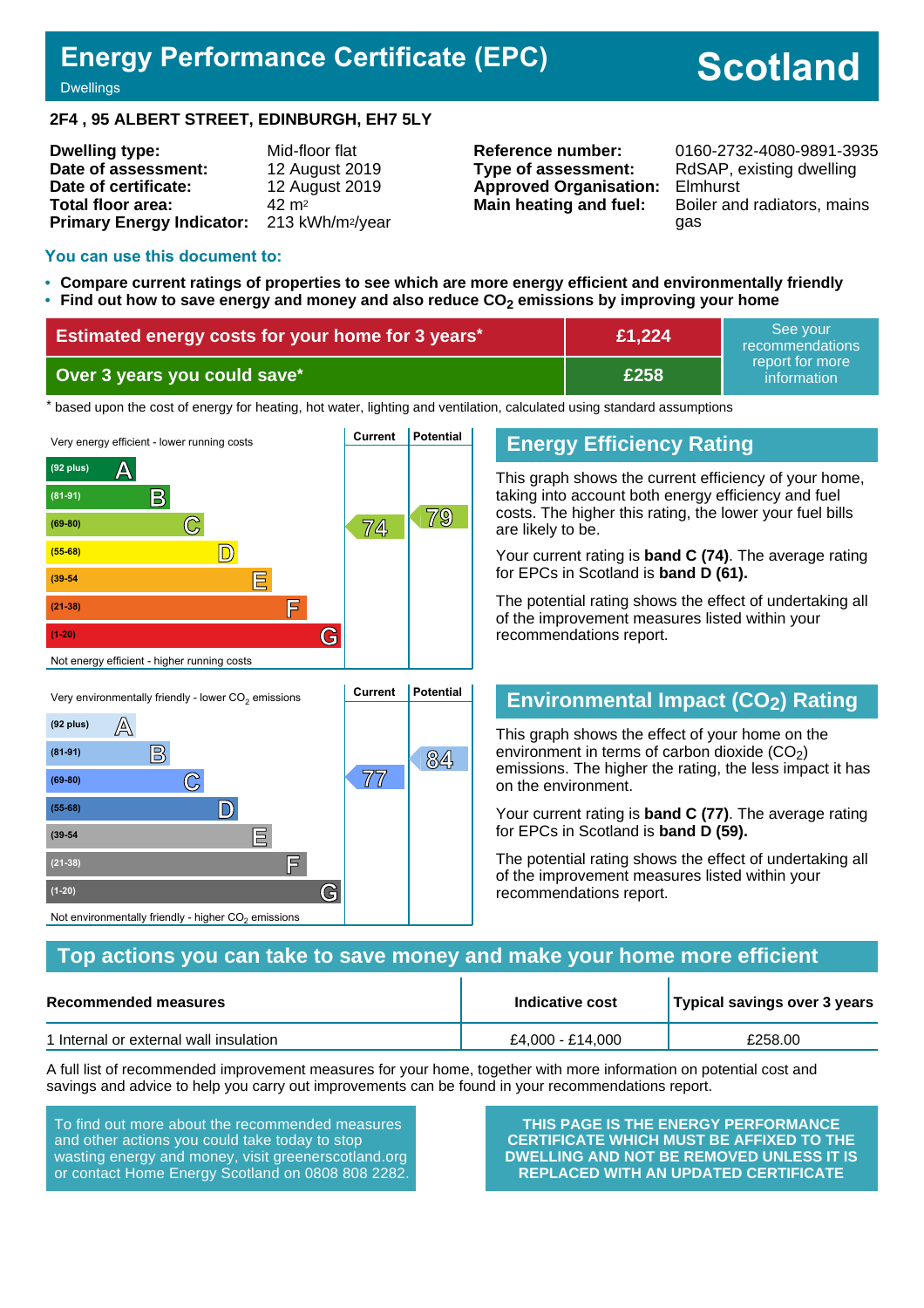## **Summary of the energy performance related features of this home**

This table sets out the results of the survey which lists the current energy-related features of this home. Each element is assessed by the national calculation methodology; 1 star = very poor (least efficient), 2 stars = poor, 3 stars = average, 4 stars = good and 5 stars = very good (most efficient). The assessment does not take into consideration the condition of an element and how well it is working. 'Assumed' means that the insulation could not be inspected and an assumption has been made in the methodology, based on age and type of construction.

| <b>Element</b>        | <b>Description</b>                                           | <b>Energy Efficiency</b>                                                       | Environmental |
|-----------------------|--------------------------------------------------------------|--------------------------------------------------------------------------------|---------------|
| Walls                 | Sandstone or limestone, as built, no insulation<br>(assumed) | $\bigstar\uparrow\downarrow\downarrow\downarrow\downarrow\downarrow\downarrow$ | ★☆☆☆☆         |
|                       | Solid brick, as built, no insulation (assumed)               | ★★☆☆☆                                                                          | ★★☆☆☆         |
| Roof                  | (another dwelling above)                                     |                                                                                |               |
| Floor                 | (another dwelling below)                                     |                                                                                |               |
| Windows               | Fully double glazed                                          | ★★★☆☆                                                                          | ★★★☆☆         |
| Main heating          | Boiler and radiators, mains gas                              | ★★★★☆                                                                          | ★★★★☆         |
| Main heating controls | Programmer, TRVs and bypass                                  | ★★★☆☆                                                                          | ★★★☆☆         |
| Secondary heating     | None                                                         |                                                                                |               |
| Hot water             | From main system                                             | ★★★★☆                                                                          | ★★★★☆         |
| Lighting              | Low energy lighting in all fixed outlets                     | *****                                                                          | *****         |

## **The energy efficiency rating of your home**

Your Energy Efficiency Rating is calculated using the standard UK methodology, RdSAP. This calculates energy used for heating, hot water, lighting and ventilation and then applies fuel costs to that energy use to give an overall rating for your home. The rating is given on a scale of 1 to 100. Other than the cost of fuel for electrical appliances and for cooking, a building with a rating of 100 would cost almost nothing to run.

As we all use our homes in different ways, the energy rating is calculated using standard occupancy assumptions which may be different from the way you use it. The rating also uses national weather information to allow comparison between buildings in different parts of Scotland. However, to make information more relevant to your home, local weather data is used to calculate your energy use,  $CO<sub>2</sub>$  emissions, running costs and the savings possible from making improvements.

## **The impact of your home on the environment**

One of the biggest contributors to global warming is carbon dioxide. The energy we use for heating, lighting and power in our homes produces over a quarter of the UK's carbon dioxide emissions. Different fuels produce different amounts of carbon dioxide for every kilowatt hour (kWh) of energy used. The Environmental Impact Rating of your home is calculated by applying these 'carbon factors' for the fuels you use to your overall energy use.

The calculated emissions for your home are 37 kg  $CO<sub>2</sub>/m<sup>2</sup>/yr$ .

The average Scottish household produces about 6 tonnes of carbon dioxide every year. Based on this assessment, heating and lighting this home currently produces approximately 1.6 tonnes of carbon dioxide every year. Adopting recommendations in this report can reduce emissions and protect the environment. If you were to install all of these recommendations this could reduce emissions by 0.5 tonnes per year. You could reduce emissions even more by switching to renewable energy sources.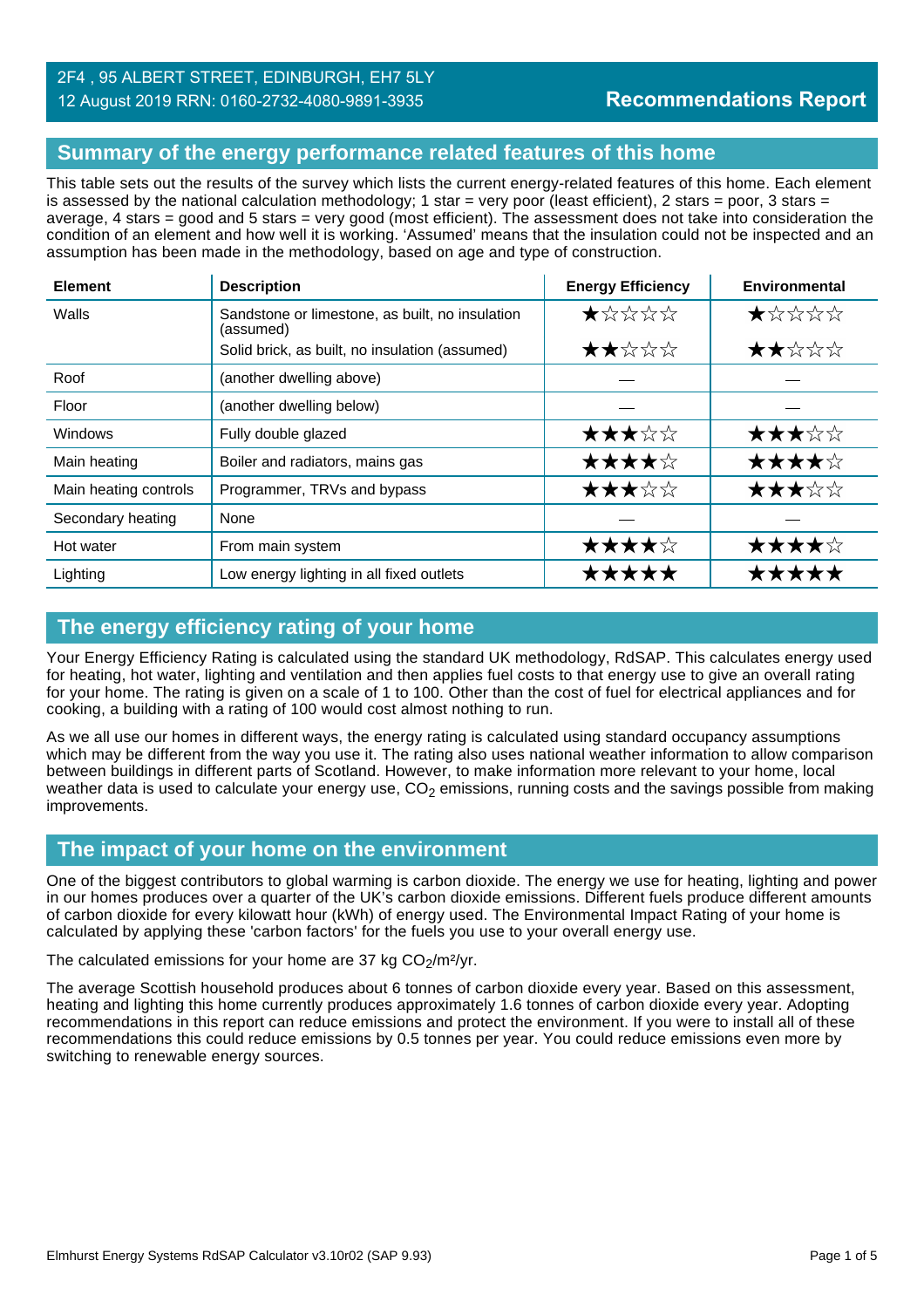#### 2F4 , 95 ALBERT STREET, EDINBURGH, EH7 5LY 12 August 2019 RRN: 0160-2732-4080-9891-3935

## **Estimated energy costs for this home**

| <b>EDITION OF STRING AND TO MANY HOLDING</b> |                             |                               |                                 |
|----------------------------------------------|-----------------------------|-------------------------------|---------------------------------|
|                                              | <b>Current energy costs</b> | <b>Potential energy costs</b> | <b>Potential future savings</b> |
| <b>Heating</b>                               | E909 over 3 years           | £651 over 3 years             |                                 |
| <b>Hot water</b>                             | £210 over 3 years           | £210 over 3 years             | <b>You could</b>                |
| Lighting                                     | £105 over 3 years           | £105 over 3 years             | save £258                       |
|                                              | Totals $£1,224$             | £966                          | over 3 years                    |

These figures show how much the average household would spend in this property for heating, lighting and hot water. This excludes energy use for running appliances such as TVs, computers and cookers, and the benefits of any electricity generated by this home (for example, from photovoltaic panels). The potential savings in energy costs show the effect of undertaking all of the recommended measures listed below.

### **Recommendations for improvement**

The measures below will improve the energy and environmental performance of this dwelling. The performance ratings after improvements listed below are cumulative; that is, they assume the improvements have been installed in the order that they appear in the table. Further information about the recommended measures and other simple actions to take today to save money is available from the Home Energy Scotland hotline which can be contacted on 0808 808 2282. Before carrying out work, make sure that the appropriate permissions are obtained, where necessary. This may include permission from a landlord (if you are a tenant) or the need to get a Building Warrant for certain types of work.

|                                      |                  | <b>Typical saving</b> | <b>Rating after improvement</b> |                    |
|--------------------------------------|------------------|-----------------------|---------------------------------|--------------------|
| <b>Recommended measures</b>          | Indicative cost  | per year              | <b>Energy</b>                   | <b>Environment</b> |
| Internal or external wall insulation | £4,000 - £14,000 | £86                   | $\mathbb{C}$<br>79              | <b>B 84</b>        |

## **Choosing the right improvement package**

For free and impartial advice on choosing suitable measures for your property, contact the Home Energy Scotland hotline on 0808 808 2282 or go to www.greenerscotland.org.

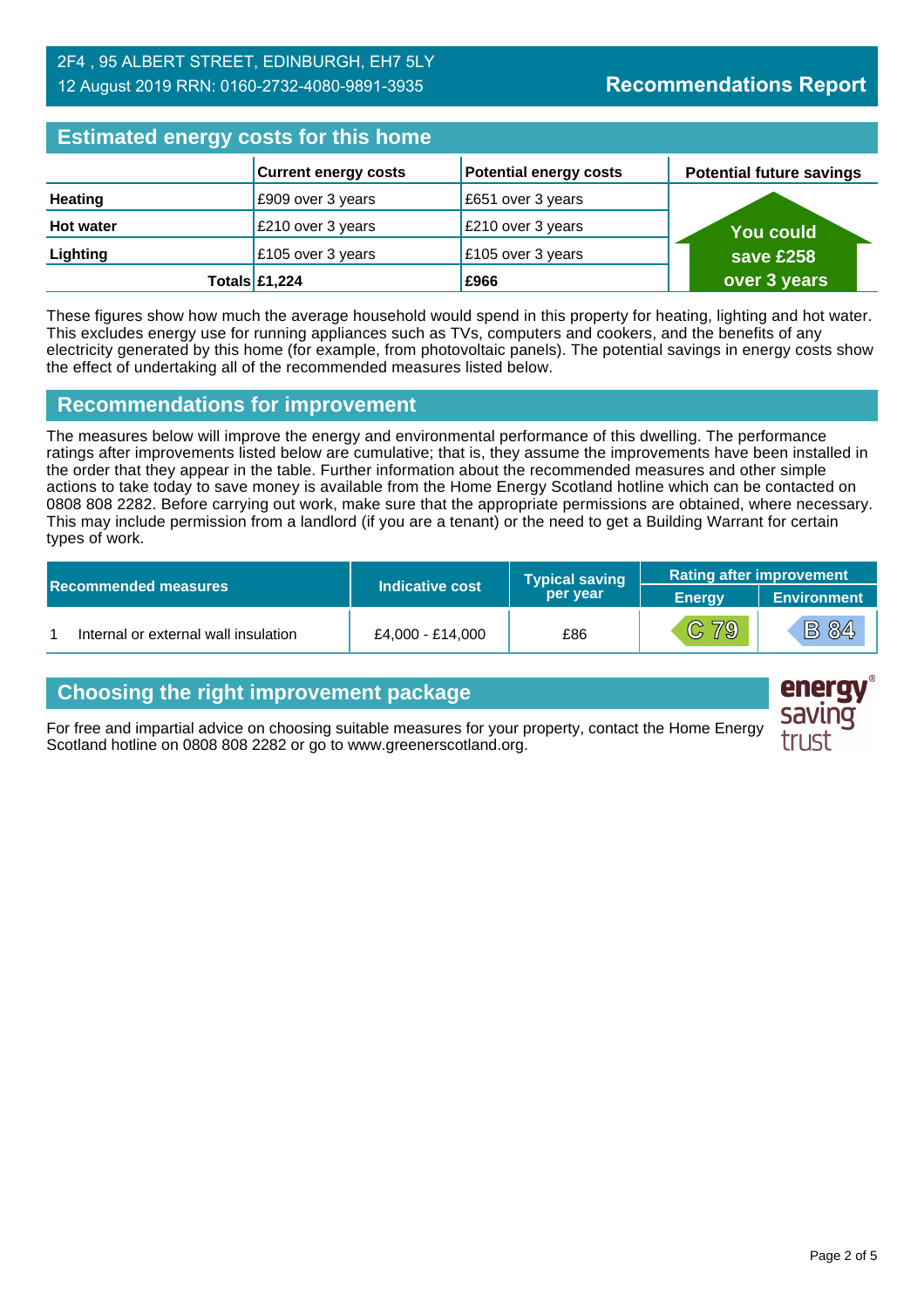### **About the recommended measures to improve your home's performance rating**

This section offers additional information and advice on the recommended improvement measures for your home

#### **1 Internal or external wall insulation**

Internal or external wall insulation involves adding a layer of insulation to either the inside or the outside surface of the external walls, which reduces heat loss and lowers fuel bills. As it is more expensive than cavity wall insulation it is only recommended for walls without a cavity, or where for technical reasons a cavity cannot be filled. Internal insulation, known as dry-lining, is where a layer of insulation is fixed to the inside surface of external walls; this type of insulation is best applied when rooms require redecorating. External solid wall insulation is the application of an insulant and a weather-protective finish to the outside of the wall. This may improve the look of the home, particularly where existing brickwork or rendering is poor, and will provide longlasting weather protection. Further information can be obtained from the National Insulation Association (www.nationalinsulationassociation.org.uk). It should be noted that a building warrant is required for the installation of external wall insulation. Planning permission may also be required and that building regulations apply to external insulation so it is best to check with your local authority on both issues.

#### **Low and zero carbon energy sources**

Low and zero carbon (LZC) energy sources are sources of energy that release either very little or no carbon dioxide into the atmosphere when they are used. Installing these sources may help reduce energy bills as well as cutting carbon.

**LZC energy sources present:** There are none provided for this home

#### **Your home's heat demand**

You could receive Renewable Heat Incentive (RHI) payments and help reduce carbon emissions by replacing your existing heating system with one that generates renewable heat and, where appropriate, having your loft insulated and cavity walls filled. The estimated energy required for space and water heating will form the basis of the payments. For more information go to www.energysavingtrust.org.uk/scotland/rhi.

| <b>Heat demand</b>           | <b>Existing dwelling</b> | Impact of Joft<br>insulation | Impact of cavity<br>wall insulation | Impact of solid wall<br>insulation |
|------------------------------|--------------------------|------------------------------|-------------------------------------|------------------------------------|
| Space heating (kWh per year) | 3.897                    | N/A                          | N/A                                 | (1.873)                            |
| Water heating (kWh per year) | ∣.574                    |                              |                                     |                                    |

#### **Addendum**

This dwelling has stone walls and so requires further investigation to establish whether these walls are of cavity construction and to determine which type of wall insulation is best suited.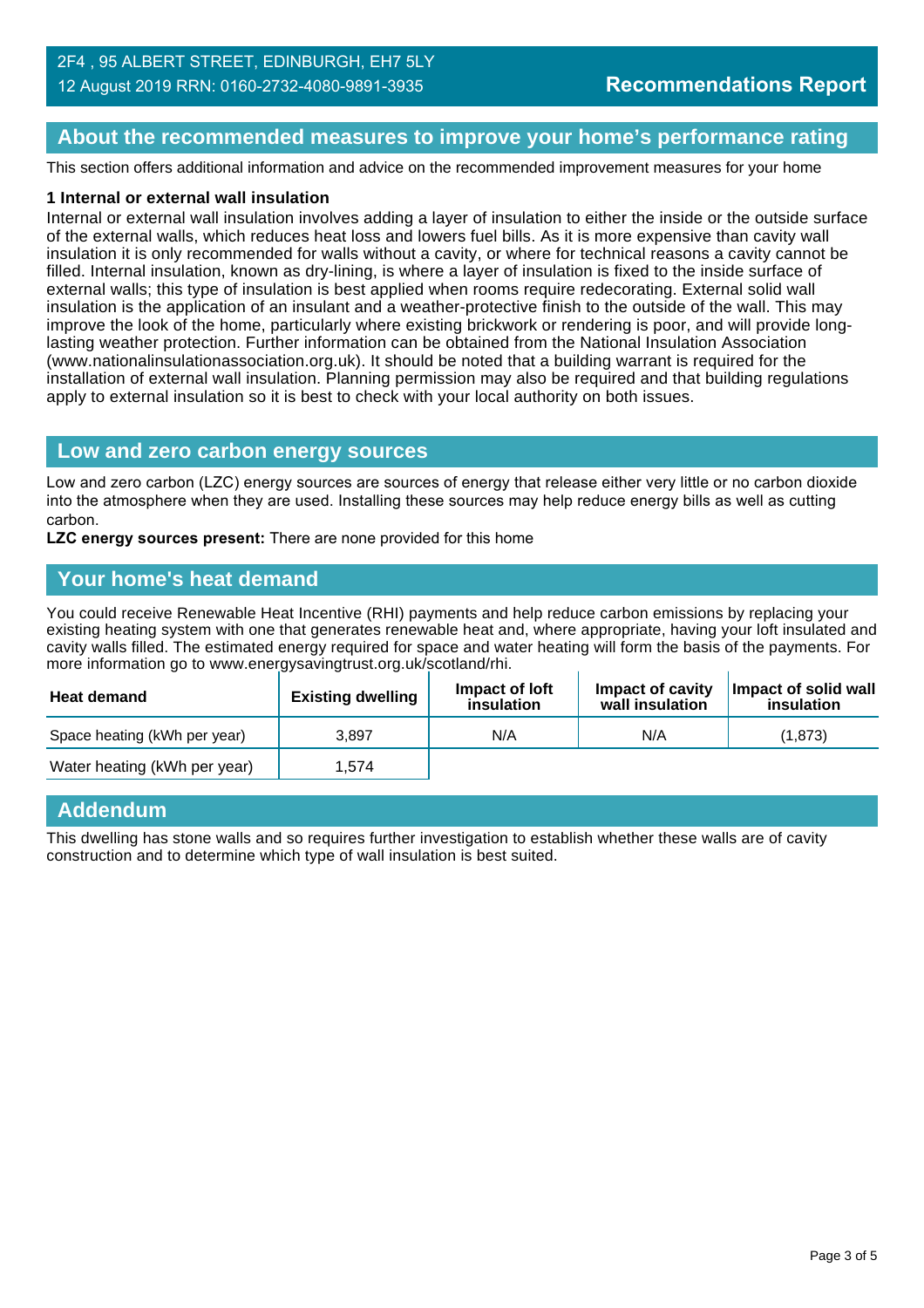#### 2F4 , 95 ALBERT STREET, EDINBURGH, EH7 5LY 12 August 2019 RRN: 0160-2732-4080-9891-3935

## **About this document**

This Recommendations Report and the accompanying Energy Performance Certificate are valid for a maximum of ten years. These documents cease to be valid where superseded by a more recent assessment of the same building carried out by a member of an Approved Organisation.

The Energy Performance Certificate and this Recommendations Report for this building were produced following an energy assessment undertaken by an assessor accredited by Elmhurst (www.elmhurstenergy.co.uk), an Approved Organisation Appointed by Scottish Ministers. The certificate has been produced under the Energy Performance of Buildings (Scotland) Regulations 2008 from data lodged to the Scottish EPC register. You can verify the validity of this document by visiting www.scottishepcregister.org.uk and entering the report reference number (RRN) printed at the top of this page.

| Assessor's name:            | Mr. Donal Henretty    |
|-----------------------------|-----------------------|
| Assessor membership number: | EES/013000            |
| Company name/trading name:  | J & E Shepherd        |
| Address:                    | 13 Albert Square      |
|                             | Dundee                |
|                             | DD11XA                |
| Phone number:               | 01382 200454          |
| Email address:              | dundee@shepherd.co.uk |
| Related party disclosure:   | No related party      |

If you have any concerns regarding the content of this report or the service provided by your assessor you should in the first instance raise these matters with your assessor and with the Approved Organisation to which they belong. All Approved Organisations are required to publish their complaints and disciplinary procedures and details can be found online at the web address given above.

#### **Use of this energy performance information**

Once lodged by your EPC assessor, this Energy Performance Certificate and Recommendations Report are available to view online at www.scottishepcregister.org.uk, with the facility to search for any single record by entering the property address. This gives everyone access to any current, valid EPC except where a property has a Green Deal Plan, in which case the report reference number (RRN) must first be provided. The energy performance data in these documents, together with other building information gathered during the assessment is held on the Scottish EPC Register and is available to authorised recipients, including organisations delivering energy efficiency and carbon reduction initiatives on behalf of the Scottish and UK governments. A range of data from all assessments undertaken in Scotland is also published periodically by the Scottish Government. Further information on these matters and on Energy Performance Certificates in general, can be found at www.gov.scot/epc.